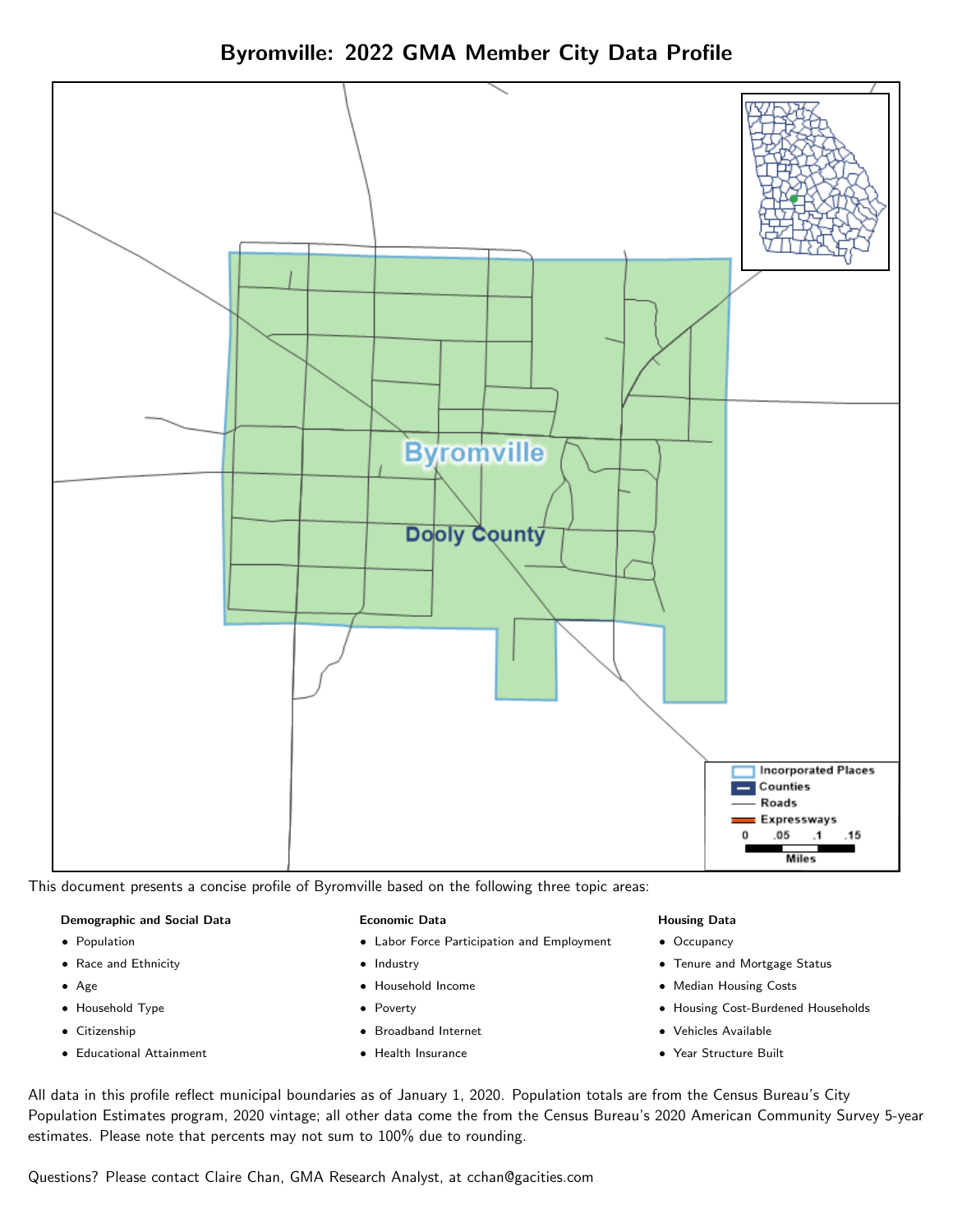# Byromville: Demographic and Social





**Citizenship** 



Source: American Community Survey, 2020 5-year estimates, table B05002 Source: American Community Survey, 2020 5-year estimates, table B15002

### Race and Ethnicity



Source: U.S. Census Bureau, City Population Estimates, 2020 vintage Source: American Community Survey, 2020 5-year estimates, table B03002

# Household Type



Source: American Community Survey, 2020 5-year estimates, table B01001 Source: American Community Survey, 2020 5-year estimates, table B11001

#### Educational Attainment



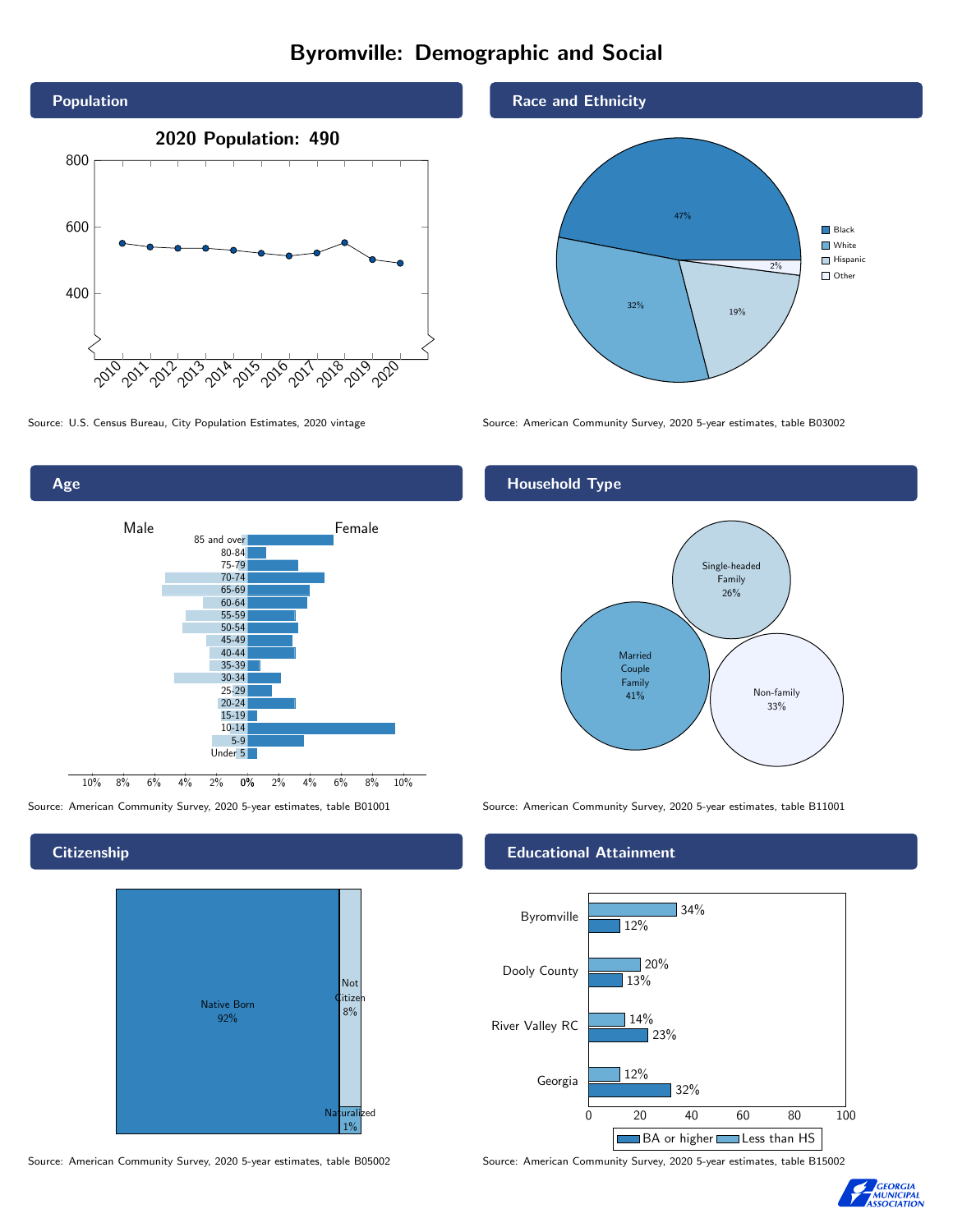# Byromville: Economic



Source: American Community Survey, 2020 5-year estimates, table B23001 Note: Unemployment rate is based upon the civilian labor force.

#### Industry

Source: American Community Survey, 2020 5-year estimates, table C24030



Source: American Community Survey, 2020 5-year estimates, tables B19013 and B19025 Source: American Community Survey, 2020 5-year estimates, table B17010

Broadband Internet No 43% Yes 57%

#### Health Insurance



Source: American Community Survey, 2020 5-year estimates, table B28002 Source: American Community Survey, 2020 5-year estimates, table B18135



### Poverty